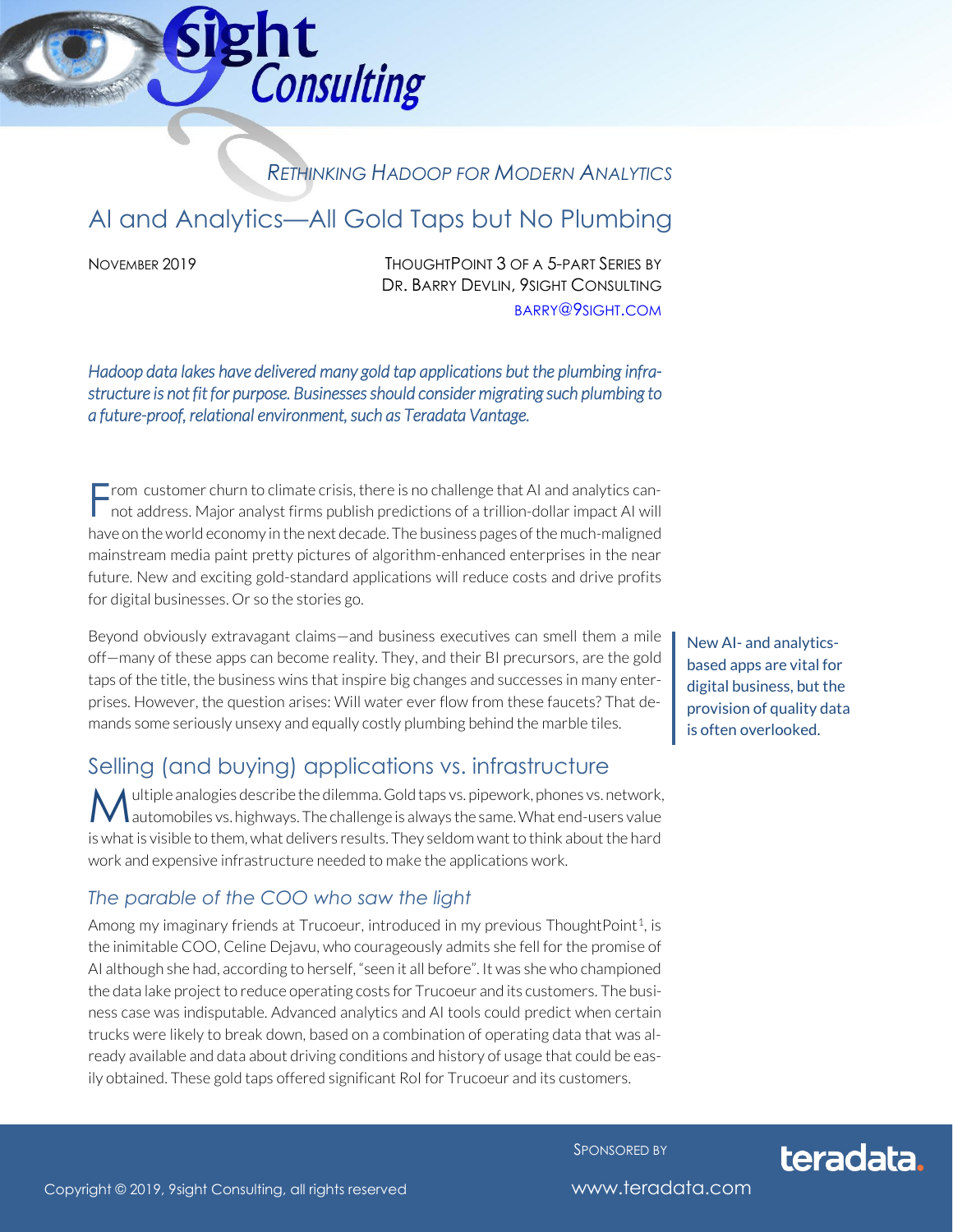As Dejavu said later, "I was so impressed by the demonstrations of what machine learning applications could predict about component failures. The dashboards and graphs were excellent. I could immediately see how our operations staff could use them to make decisions and, indeed, how maintenance actions could be scheduled automatically. The business case was obvious.

"The vendors freely admitted that the extensive data set used was a mix of real trucking data, enhanced with readily available public data. I knew we had a lot of such data already and were planning to collect even more. The project scope and size seemed well-defined and I immediately made the decision to give the go-ahead."

Dejavu had just been dazzled by her reflection in the gold taps and overlooked what was needed behind them. It has been a common experience for businesspeople since the earliest days of business intelligence (BI) and data warehousing. It's easier to demo the BI application and to impress the business than to discuss data sourcing. In fact, many BI, analytics and, now, AI vendors have long emphasized business value and ease of use in their sales pitches and glossed over the data sourcing with some glib assurances that "our tool connects easily to every common database and file store."

The plumbing is far less shiny, but Dejavu should have focused on what it took to ensure that the data flows freely and cleanly to the users and to enable any cleansing, consolidation and reconciliation required. Or she should have involved a senior data expert who could have posed the right questions and examined the underlying assumptions about data availability, cleanliness and consistency at Trucoeur.

### Is gold-plated plumbing the answer?

 $\blacksquare$  ew of us, in real life, would consider gold-plating our pipework, especially the majority Few of us, in real life, would consider gold-plating our pipework, especially the majority<br>of it that is hidden behind walls and ceilings. However, when it comes to data governance and management, putting some additional thought into and making some additional investment in our infrastructure is a good use of time and money. Just as highways and water systems have been run down through years of neglect in many nations, numerous enterprises have also cut corners on infrastructure, outsourced it to the cloud, or looked to open source solutions, all in the name of reducing expense.

Not only are we seeing the cumulative impact of years of cost-cutting in data management infrastructure, but the effect is coming at the worst possible moment, with AI and analytics making extraordinary demands on digitally transforming businesses. In the past, the strongest data management focus was reserved for production, administrative and financial data (I call it process-mediated data) used to run and manage the business. However, recent developments in our ability to analyze and act on externally sourced data, such as social media and IoT (Internet of Things) data, have demonstrated that poor governance of such data can lead to serious ethical and societal wrongs, as Cathy O'Neil describes in her excellent "*Weapons of Math Destruction<sup>2</sup>* ."

How then should you think about gold-plating our data governance and management infrastructure? Does that imply the wholesale replacement of the existing infrastructure? Or is it an add-on? The answers depend on whether your enterprise is one that has retained much of its enterprise data warehouse (EDW)—a well-structured and maintained data preparation and storage environment—or has moved wholesale to the data lake.

Vendors of analytics and AI apps may underemphasize the difficulty in obtaining the best source data for high quality predictions.

Prior cost-cutting of data management tools and outsourcing of staff has led to unforeseen dangers in digital transformation.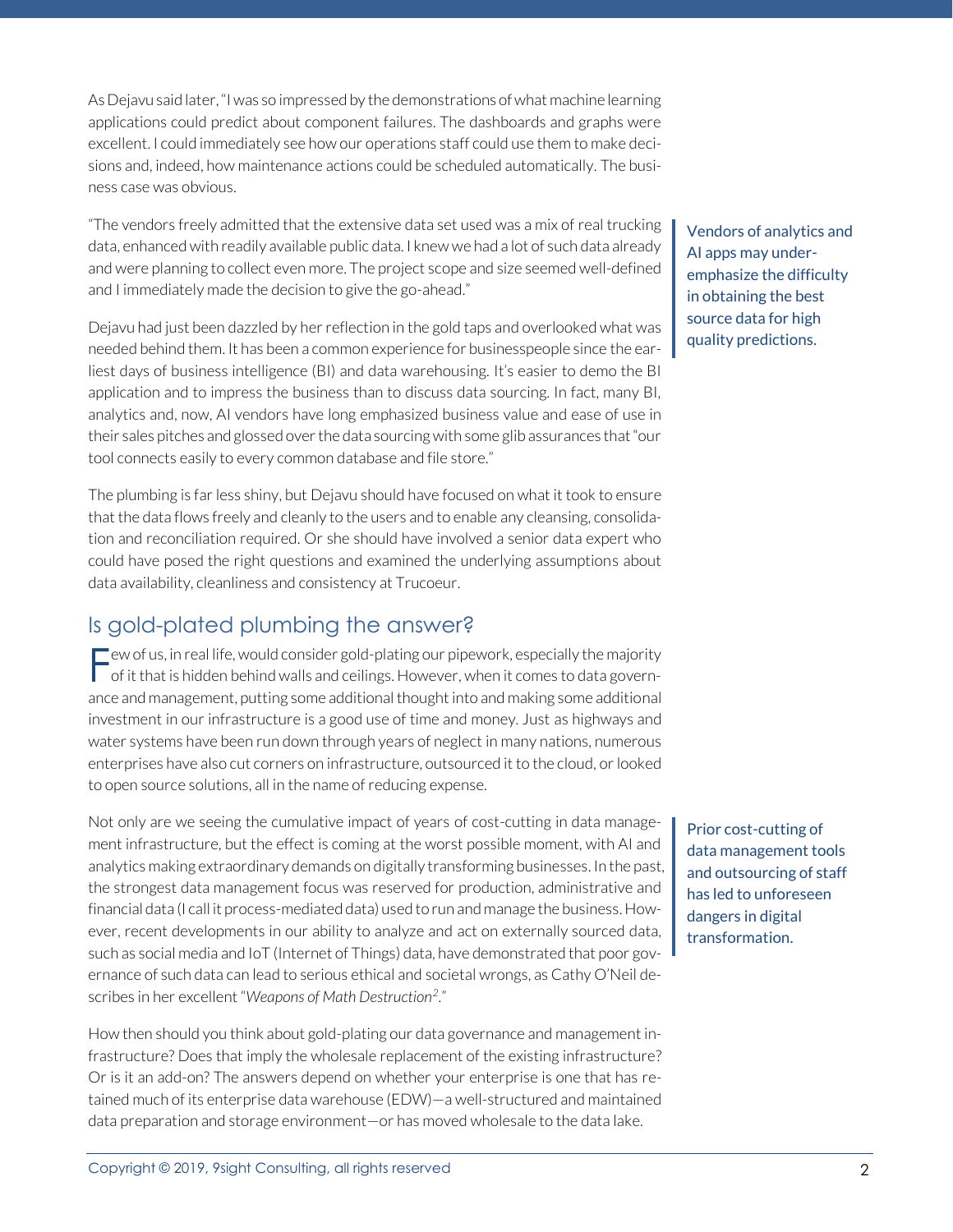#### *Gold plating the data warehouse*

The key component of a gold-plated infrastructure to support modern analytics and AI is a modern EDW. And although it may be stretching the analogy beyond its elastic limit, the gold-plating should be on the inside of the pipes; this is about effect rather than appearance. From its original conception in the mid-1980s, the EDW<sup>3</sup> has been first and foremost about data quality and consistency. The approach was to consolidate data from disparate operational systems into a central store based on relational database (RDB) technology. Although minuscule by today's measures, the volume of data involved was at the limit of what could then be comfortably handled, and although many developers have tried to include *all* data there, this is increasingly impossible as data volumes have grown.

A modern EDW must be more flexible to handle today's volume, velocity and variety of data but retains a relational core with the ability to store, manage and access data in a distributed, multi-structured environment. Teradata Vantage is a prime example of this approach. Rather than suggesting that all data should be stored in—or even pass through—the EDW, only a subset, called core business information (CBI), belongs there. CBI is central to the very existence of the enterprise and its correctness and consistency is vital to the success of all operational and analytical work.

So, if your enterprise is one that has retained significant EDW infrastructure, gold-plating it makes a lot of sense. By making it the prime location for CBI and CSI (context-setting information, as described in ThoughtPoint 2 of this series<sup>1</sup>) and extending its reach to access non-relational data stores, the EDW becomes the primary support environment for all data governance and management in pursuit of digital transformation—true gold-plated plumbing.

#### *Can a data lake be gold plated?*

If your enterprise is one of those who have abandoned traditional RDBs in favor of a Hadoop-based data lake, gold plating may prove difficult, depending on the level of data governance and management embedded in your data lake. There are two key considerations.

First is how chaotic is the existing data lake storage. If it consists of thousands (or hundreds of thousands) of files, loaded as needed by multiple users, seldom if ever deleted, containing multiple copies or versions of the same data, and so on, gold plating the plumbing will likely be costly and time-consuming. Emerging metadata management / data catalog products for data lakes can offer a layer of limited governance and management on top of this collection of data but fail to address its underlying lack of structure.

Second is the extent to which your data lake contains well-structured relational Hadoop databases. Like most things in Hadoop, there are multiple approaches. Some projects have their own RDBs. Others offer SQL access to HDFS, object stores, or NoSQL stores. Some focus on transactional processing (OLTP) while others specialize in columnar format or even in-memory store (OLAP) use cases. Although good data management and governance function could be developed in such systems, implementation often focuses on specific application function—essentially in support of particular gold taps.

The bottom line is that gold-plating a data lake is seldom recommended. Rather a strategy of establishing (or re-establishing) CBI and CSI in a modern enterprise data warehouse with migration of generic data management function should be pursued.

A modern EDW is the key component of a highquality infrastructure to support analytics and AI.

Teradata Vantage is a prime example of a modern EDW with a relational core and the ability to store, manage and access data in a distributed, multistructured environment.

Hadoop-based data lakes require a modern, extended relational EDW core to maintain the data quality and consistency needed for successful AI and analytics apps.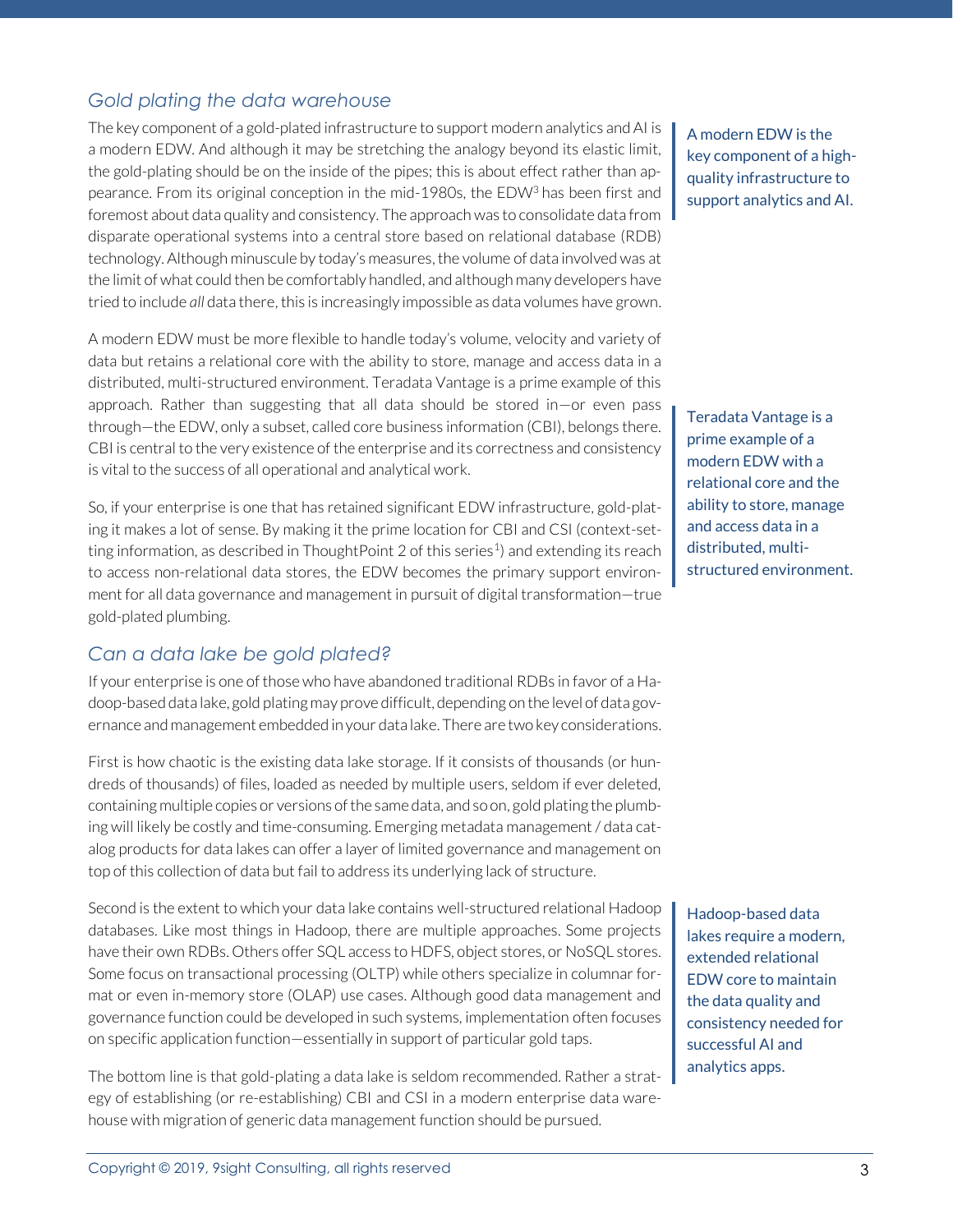## A Hadoop migration strategy

 $\Box$  usinesspeople want and need gold taps. Who can blame them for wanting the best  $B$  usinesspeople want and need gold taps. Who can blame them for wanting the best predictions? What they don't need is to worry about the plumbing behind the taps—how well it performs, if it delivers consistent and reliable data, how easy it is to maintain. For the business, these qualities should be a given.

Traditionally, the plumbing consisted of the EDW, including all its data storage, management and preparation infrastructure, based largely on a relational foundation. The data warehousing industry has invested three decades of effort ensuring this infrastructure meets a range of quality, timeliness, consistency, and maintainability needs. In effect, vendors of RDBs, such as Teradata, have been internally gold plating their offerings.

As data volumes, velocity and variety grew and analytics and AI needs increased, a Hadoop-based data lake approach gained credence in the past ten years. Strongly driven by specific business-led big-data, analytical and, more recently, AI projects—gold taps—Hadoop open-source projects have been slow to address data governance and management requirements. As feared by data warehouse professionals, many data lakes have silted up and become data swamps. The plumbing has not been delivered to spec and is not fit for gold plating.

As a result, many enterprises that have pursued a singular data lake strategy to store and make available all data should now consider migrating significant portions of that infrastructure—those that create and manage core business information and context-setting information—to a more robust, performant and maintainable environment based on modern relational database technology, such as Teradata Vantage.

Enterprises that built a singular Hadoop-based data lake strategy should consider migrating key sections to a modern, extended relational environment, such as Teradata Vantage, to deliver a more robust, performant, maintainable environment.

*This is the third article in a series of five ThoughtPoints on "Rethinking Hadoop for Modern Analytics." The complete series of articles is:*

- *1. Hadoop—Spreadsheets on Steroids <http://bit.ly/2N59ZCO>*
- *2. Relational is the New Black—Uniting Data and Context <http://bit.ly/2CSpV6t>*
- *3. AI and Analytics—All Gold Taps but No Plumbing <http://bit.ly/2DCKXqe>*
- *4. The Joy of ASAP—Analytics by a Single Access Point<http://bit.ly/2S2vjga>*
- *5. The Right Vantage Point Offers Advanced SQL Views <http://bit.ly/2TZ1Epr>*

*An omnibus edition of all five articles is also available a[t http://bit.ly/36lWy95](http://bit.ly/36lWy95)*